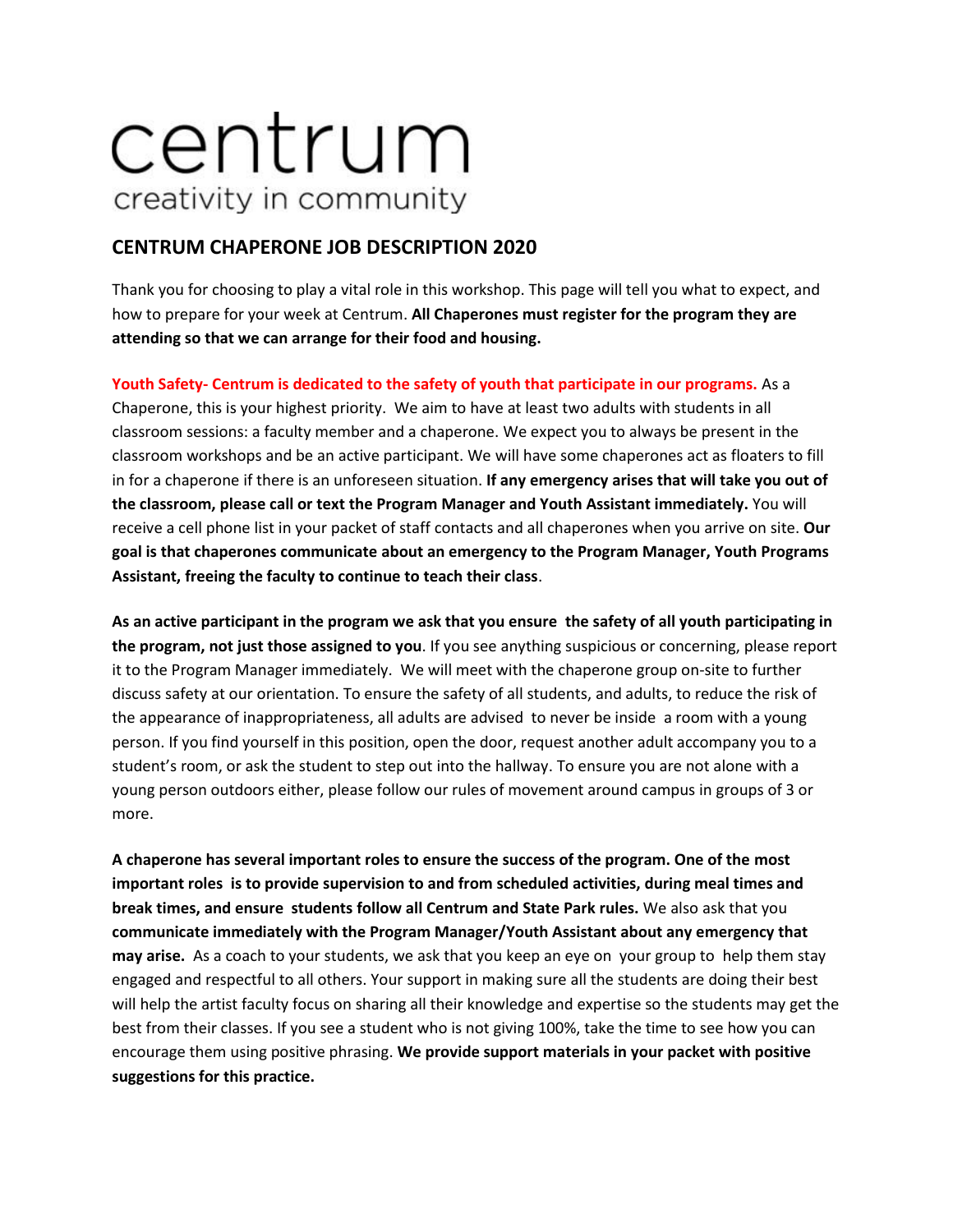Chaperones also play an important role when they model creative risk taking and join in all of the activities. Please join in to the best of your abilities! When adults model being willing to try new things, it sends a powerful message to the young people around them. A chaperone who sits on the side without participating gives a message to the kids and faculty that they don't value the activity.

You will receive a detailed schedule when you arrive, which will help you to direct students to each activity. Please make sure that your students know where to go each morning and each afternoon. The faculty and staff of Centrum will also count heads to make sure that they arrive safely.

Chaperones are not necessarily paired with their own children. We try to balance the mix of chaperones and students in each class and ask chaperones to go where they are needed.

### There must be at least one chaperone per group onsite at all times!

#### During the workshop day:

You will be assigned to a "Core" workshop group with students and potentially additional chaperones during activity periods. Please be aware of placing student needs first, and supporting the artist faculty. An artist may ask you to pitch in and help- please do! The artists are experts; follow their lead.

Chaperones are advised that cell phones are not welcome in class at any time. If you need to catch up on work, please arrange to do so outside of class time. Centrum programs throughout the week are cell-phone free zone for students. Use of cell phones to communicate with staff and other chaperones is key for urgent situations involving students. We advise texting as the best way to communicate as phone service is spotty here at Fort Worden.

When you register a student, you have agreed in the terms and conditions that your student will abide by the Student Contract. These are the behavior rules that you will be assisting in enforcing onsite. A copy of the student contract will be provided in your packet on arrival.

Please keep in mind that all of us are working together to create a positive sense of community in which everyone feels safe to take risks in their creativity and experience new art forms. We ask that you be mindful of your language- framing things in a positive way with a question. For example if a student appears to be disengaged, use words such as "how are you doing? Or What is going on for you?" rather than a critical statement or directive such as "what's wrong with you." As much as possible, avoid language that may put the student on the defensive or embarrass them in from of their peers such as "Don't do that III"

Meals: Our dining facility serves three meals a day, and Centrum provides additional light snacks. It is your responsibility to supervise and/or check-in with your home group during meal times as well as your assigned "Core class" student group.

During afternoon free time: You do not need to accompany students. However, we ask that you know where your students are at all times. We will repeat this often, but make sure students understand exploring Fort Worden is always done in groups of 3 or more. Students will be instructed to check in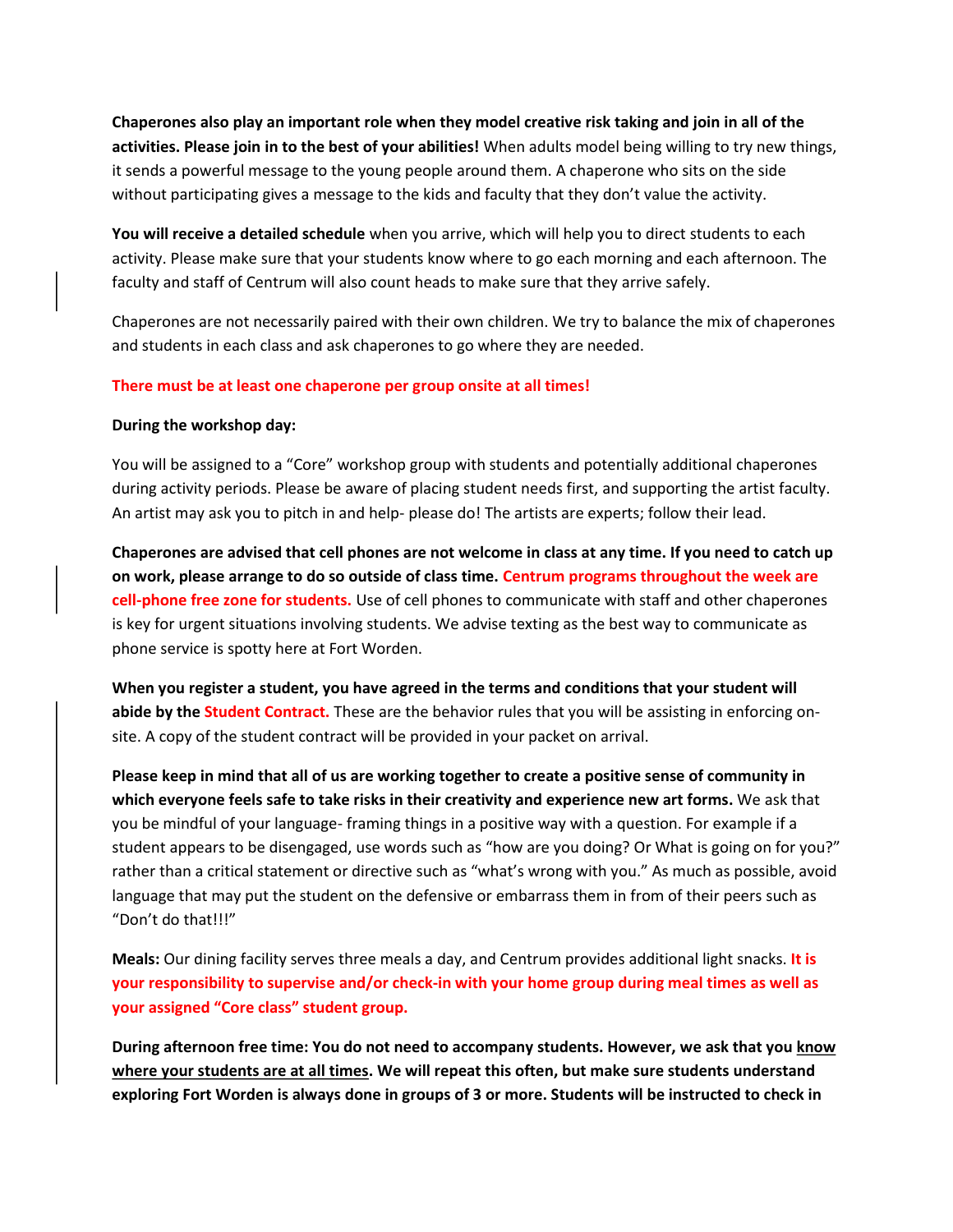with chaperones, but please be proactive in making sure you connect with each student of your group at mealtimes.

Please help us reinforce that SAFETY IS OUR FIRST PRIORITY. This is particularly important in and around the buildings. Fire is a major hazard in the Fort's wooden buildings, which means absolutely no smoking, candles, or incense in the dorms. Poison hemlock is present along many trails. We will share information on how to identify this plant. Message is do not ingest any plants at the Fort.

During the evening, the night dorm counselors are on duty beginning at 6:30 pm. Our dorm counselors have plenty of experience with young people. They work to create an inclusive community in the dorm. It is your responsibility to be supportive of dorm counselors, dorm rules, and curfews. The dorm counselors often establish what they call "wing time." They circle up and go through the day or just have a touch base conversation to see how their students are doing. You are not required to sit in on evening activities. This is your time to take a break.

### Keep in mind that there is absolutely no alcohol allowed in the dormitories.

Taking participants off campus: In case of an emergency, permission to take any participant under the age of 18 off campus must be granted from the Centrum staff on duty (Program Manager or Night Dorm Manager). No adult is permitted to take any participant under the age of 18 off campus at any time during the program week for anything other than an emergency, or out of the dorms during stated curfew times. Such action shows disregard for the mental and physical health, safety and welfare of that minor. Groups that do not follow this rule will be expelled, without refund. Missing participants will be reported to the police.

If someone gets hurt: There is a medical kit in the dorm, in each classroom building, and also at the Centrum office. If someone is seriously hurt, please let the Program Manager/Youth Assistant/Day Dorm Manager know and arrangements will be made immediately to take care of that child, or to take care of the other students assigned to you if it is determined you need to accompany the child to the emergency room. Medical forms are on file at the Centrum office and the Day and Night Dorm Managers also have a copy. No drugs can be given to any student without first checking that student's medical form to make sure the parents have given their permission. It is the home chaperone's role to support students in their home group dispensing medications on that student's medical form.

If you are job sharing: there must be at least one chaperone per group of 4-6 students on-site at all times, from check-in until your whole group is checked out. The first chaperone here should pick up ALL the chaperone packets (one for each chaperone) and will have the key (if a chaperone of a different gender is taking over, they will get a key for a room in another wing in the packet) and a meal ticket to pass along. This should be a face-to-face hand over. After the new chaperone takes over, they should check in with the wing Dorm Counselor and/or the Program Manager, depending on the time of day.

Communication: Please bring any issues or concerns to the Centrum Program Manager, Day Dorm Manager, or the Dorm Night Manager. We are serious about creating a positive, inclusive community and will address any issues that come up immediately.